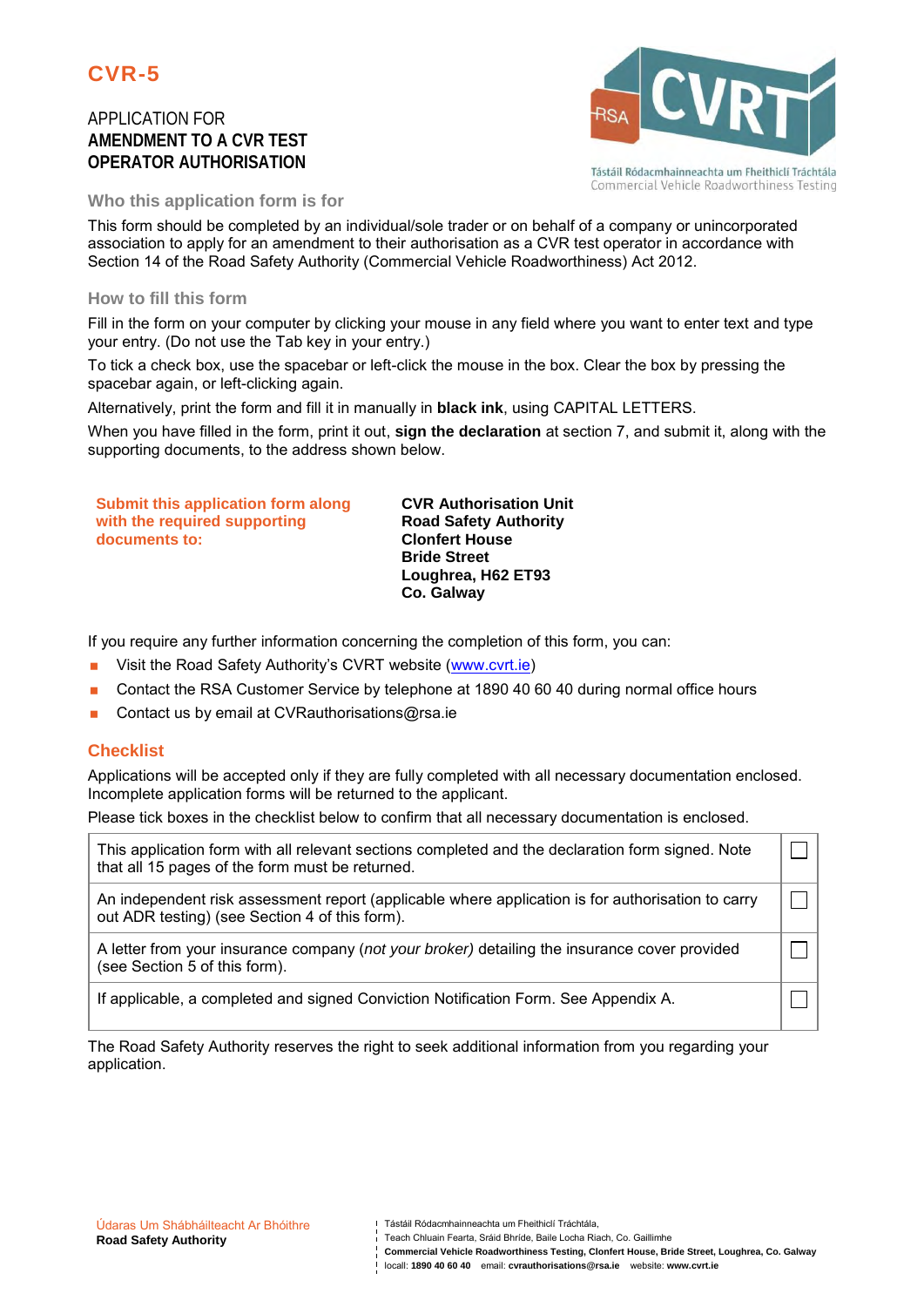#### **Fees in relation to amending a CVR test operator authorisation**

The Road Safety Authority will advise applicants of the fees payable in respect of the amendment of an authorisation at the time of making an offer in relation to the application. Any fees paid will not be refundable.

#### **Data protection**

Please note that all of the information requested on this form is necessary for the purposes of processing your application for authorisation as a CVR test operator. If you fail to answer any of the questions set out in the application form, it will not be possible to process your application for authorisation.

The details set out in your application form will be processed by the RSA and/or its service providers solely for the purposes of processing your application and, where you are successful, managing your authorisation as a CVR test operator or as otherwise permitted by law including, but not limited to, any use or disclosure of data permitted under the Road Safety Authority (Commercial Vehicle Roadworthiness) Act 2012.

The RSA will process your details in accordance with its obligations under the Data Protection Acts and Regulation (EU) 2016/679 General Data Protection Regulation (GDPR). This includes taking all reasonable steps, including appropriate technical and organisational security measures, to protect personal data.

The RSA may disclose personal data to its agents, contractors and service providers to the extent reasonably required for the purposes described above.

You have the following rights, in certain circumstances and subject to certain restrictions, in relation to your personal data:

- **The right to access your personal data**
- **The right to request the rectification and/or erasure of your personal data**
- $\blacksquare$  The right to restrict the use of your personal data
- The right to object to the processing of your personal data
- $\blacksquare$  The right to be forgotten in certain circumstances
- The right to receive your personal data, which you may have provided to us, in a structured, commonly used and machine-readable format or to require us to transmit that data to another controller.

If you wish to avail of any of these rights, please contact us at dataprotection@rsa.ie. Your request will be dealt with without undue delay and in any event within one month of receipt of the request.

Teach Chluain Fearta, Sráid Bhríde, Baile Locha Riach, Co. Gaillimhe

**Commercial Vehicle Roadworthiness Testing, Clonfert House, Bride Street, Loughrea, Co. Galway**

2 of 15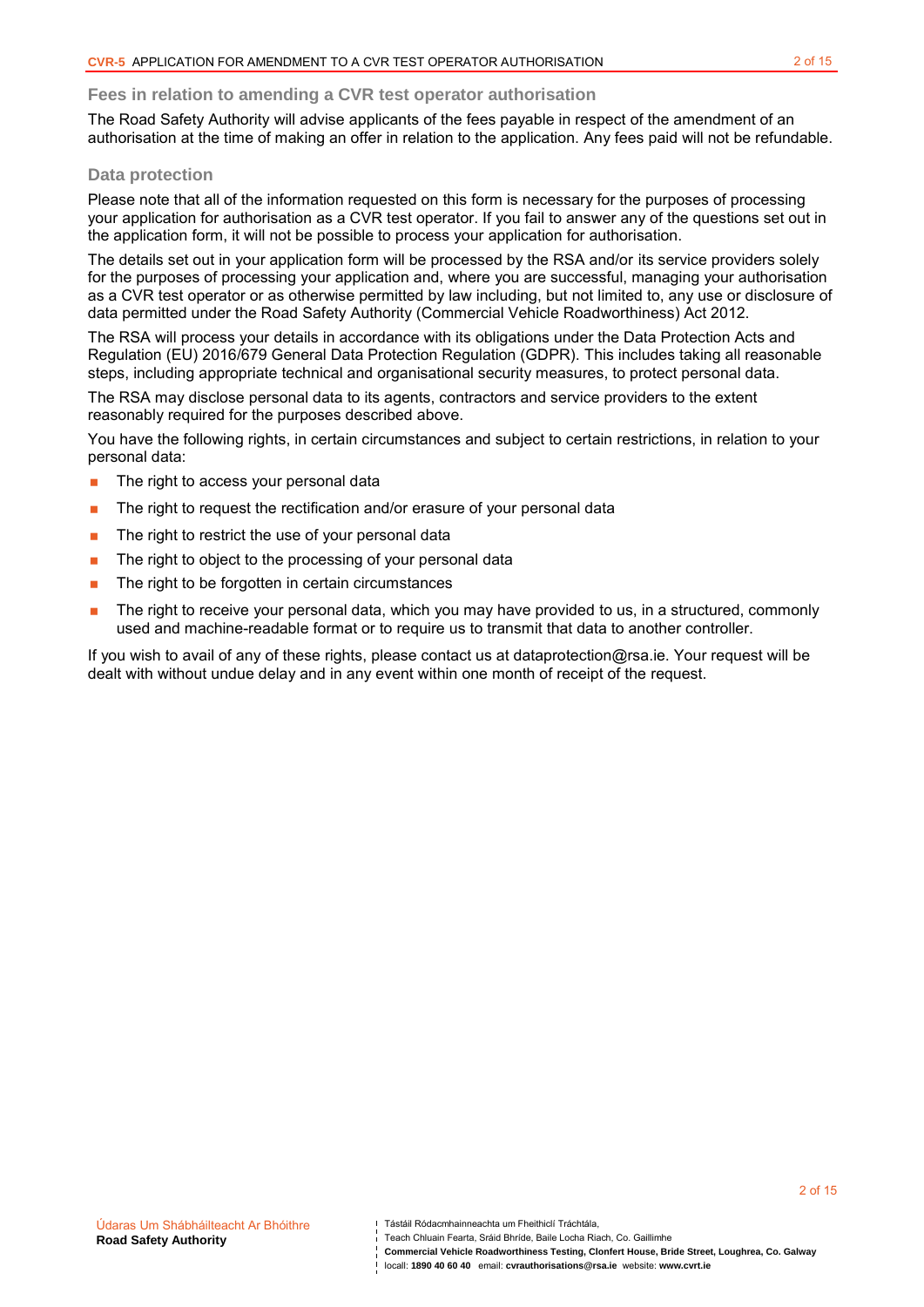# **1. THE CVR TEST OPERATOR**

| Name of CVR test<br>operator              |  |
|-------------------------------------------|--|
| Trading name (if different<br>from above) |  |
| Testing centre address                    |  |
| Authorisation number                      |  |
| Contact person                            |  |
| Email address                             |  |
| Phone number                              |  |
| Mobile phone number                       |  |

# **2. AMENDMENT REQUIRED TO CVR TEST OPERATOR AUTHORISATION**

Please complete the appropriate box(es) below regarding the amendment(s) required to your authorisation.

| Please indicate the CVR vehicle type you wish to add to your Authorisation.                                                                                                                                                                                                                                                    |                                                                         |  |
|--------------------------------------------------------------------------------------------------------------------------------------------------------------------------------------------------------------------------------------------------------------------------------------------------------------------------------|-------------------------------------------------------------------------|--|
| $HCV$ $\sqrt{2}$                                                                                                                                                                                                                                                                                                               | LCV                                                                     |  |
|                                                                                                                                                                                                                                                                                                                                | How many testing lane(s) do you wish to add to your CVR testing centre? |  |
| For LCVs<br>For HCVs                                                                                                                                                                                                                                                                                                           |                                                                         |  |
| Tick this box if you wish to add ADR testing to your Authorisation.                                                                                                                                                                                                                                                            |                                                                         |  |
| Tick this box to indicate if you wish to add tractor (category T) testing to your authorisation.                                                                                                                                                                                                                               |                                                                         |  |
| Please note that in order to apply for authorisation to carry out ADR and/or tractor (category T) testing,<br>you must already be authorised to test Heavy Commercial Vehicles (HCV) for at least one year<br>immediately preceding your commencement of the relevant training course with the nominated training<br>provider. |                                                                         |  |
| Date of application:                                                                                                                                                                                                                                                                                                           |                                                                         |  |

# **3. THE CVR TESTING CENTRE TO WHICH THIS APPLICATION APPLIES**

### **3.1 Opening hours**

Please indicate below the normal opening hours for the CVR testing centre.

|           | <b>Opening Time</b> | <b>Closing Time</b> |
|-----------|---------------------|---------------------|
| Monday    |                     |                     |
| Tuesday   |                     |                     |
| Wednesday |                     |                     |
| Thursday  |                     |                     |
| Friday    |                     |                     |
| Saturday  |                     |                     |

**Commercial Vehicle Roadworthiness Testing, Clonfert House, Bride Street, Loughrea, Co. Galway** 

locall: **1890 40 60 40** email: **cvrauthorisations@rsa.ie** website: **www.cvrt.ie**

3 of 15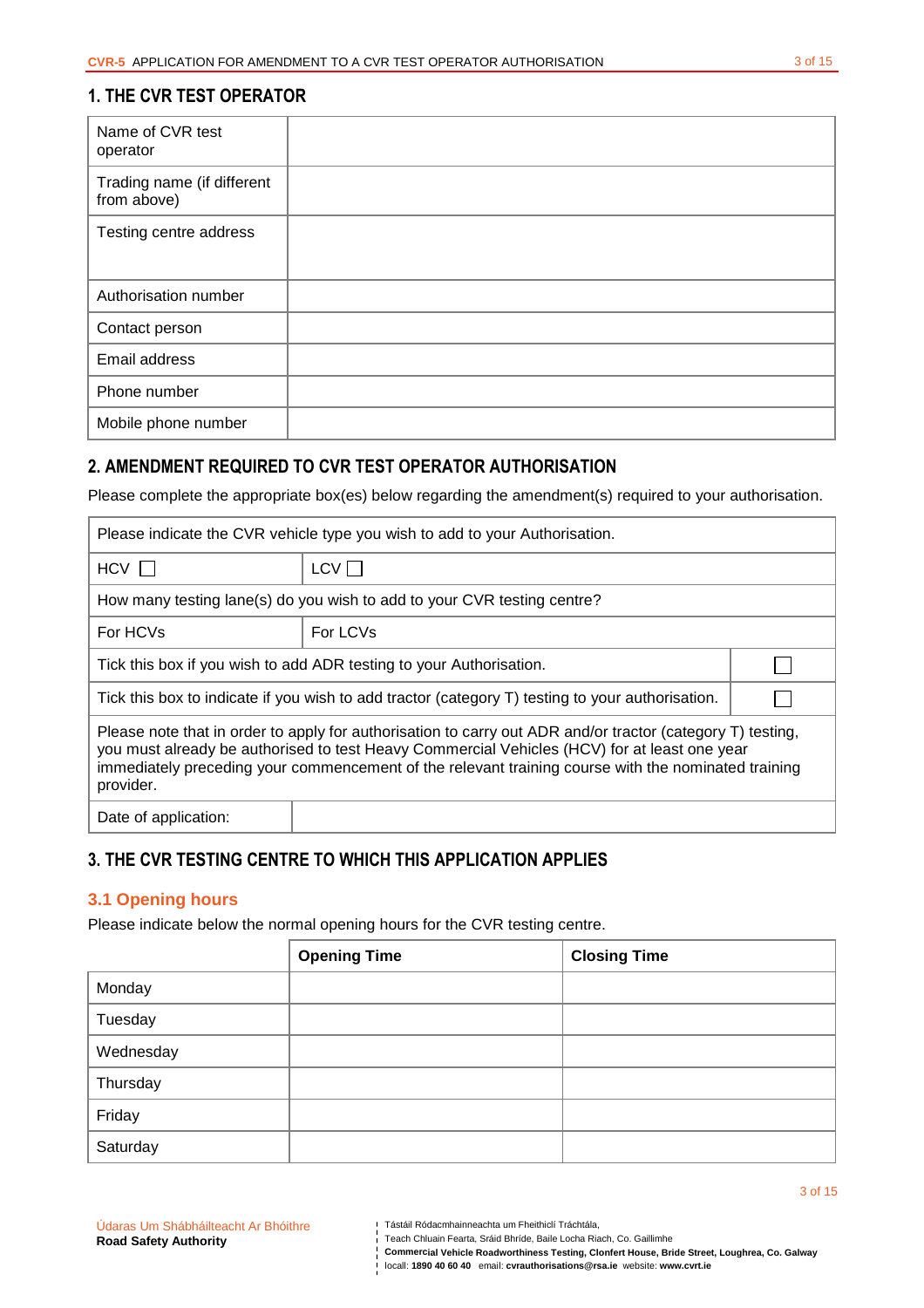### **3.2 Number of anticipated tests**

Please indicate the **number** of CVR tests that you anticipate will be conducted on an annual basis.

| <b>Heavy Commercial Vehicle</b> |  |
|---------------------------------|--|
| Light Commercial Vehicle        |  |
| <b>ADR</b>                      |  |
| Tractor (Category T)            |  |

## **3.3 Quality assurance and performance monitoring**

Tick this box to confirm that you have quality control measures in place to deliver consistent CVR testing and that these are available for inspection.

### **3.4 Planning and building regulations**

| Tick this box to confirm that the testing centre complies with the requirements of the Planning |  |
|-------------------------------------------------------------------------------------------------|--|
| and Development Acts and all applicable building regulations.                                   |  |

### **3.5 Health and safety legislation**

| Tick this box to confirm that your practices and procedures and premises conform with the<br>requirements of the Safety, Health and Welfare at Work Act 2005 and applicable regulations. |                                                                         |            |    |
|------------------------------------------------------------------------------------------------------------------------------------------------------------------------------------------|-------------------------------------------------------------------------|------------|----|
| Welfare at Work Act 2005?                                                                                                                                                                | Have you ever been convicted of an offence under the Safety, Health and | <b>Yes</b> | No |
| If the answer is Yes, please state:                                                                                                                                                      |                                                                         |            |    |
| Date of conviction                                                                                                                                                                       |                                                                         |            |    |
| Nature of conviction                                                                                                                                                                     |                                                                         |            |    |

# **3.6 RSA CVRT branding guidelines**

RSA CVRT branding requirements are set out in the RSA's Premises and Equipment Guidelines for CVR Test Operators. This document is available on the RSA website at www.cvrt.ie.

| Tick this box to confirm that your testing centre complies with the RSA CVRT Branding |  |
|---------------------------------------------------------------------------------------|--|
| Guidelines.                                                                           |  |

 $\Box$ 

П

Teach Chluain Fearta, Sráid Bhríde, Baile Locha Riach, Co. Gaillimhe

**Commercial Vehicle Roadworthiness Testing, Clonfert House, Bride Street, Loughrea, Co. Galway** 

locall: **1890 40 60 40** email: **cvrauthorisations@rsa.ie** website: **www.cvrt.ie**

П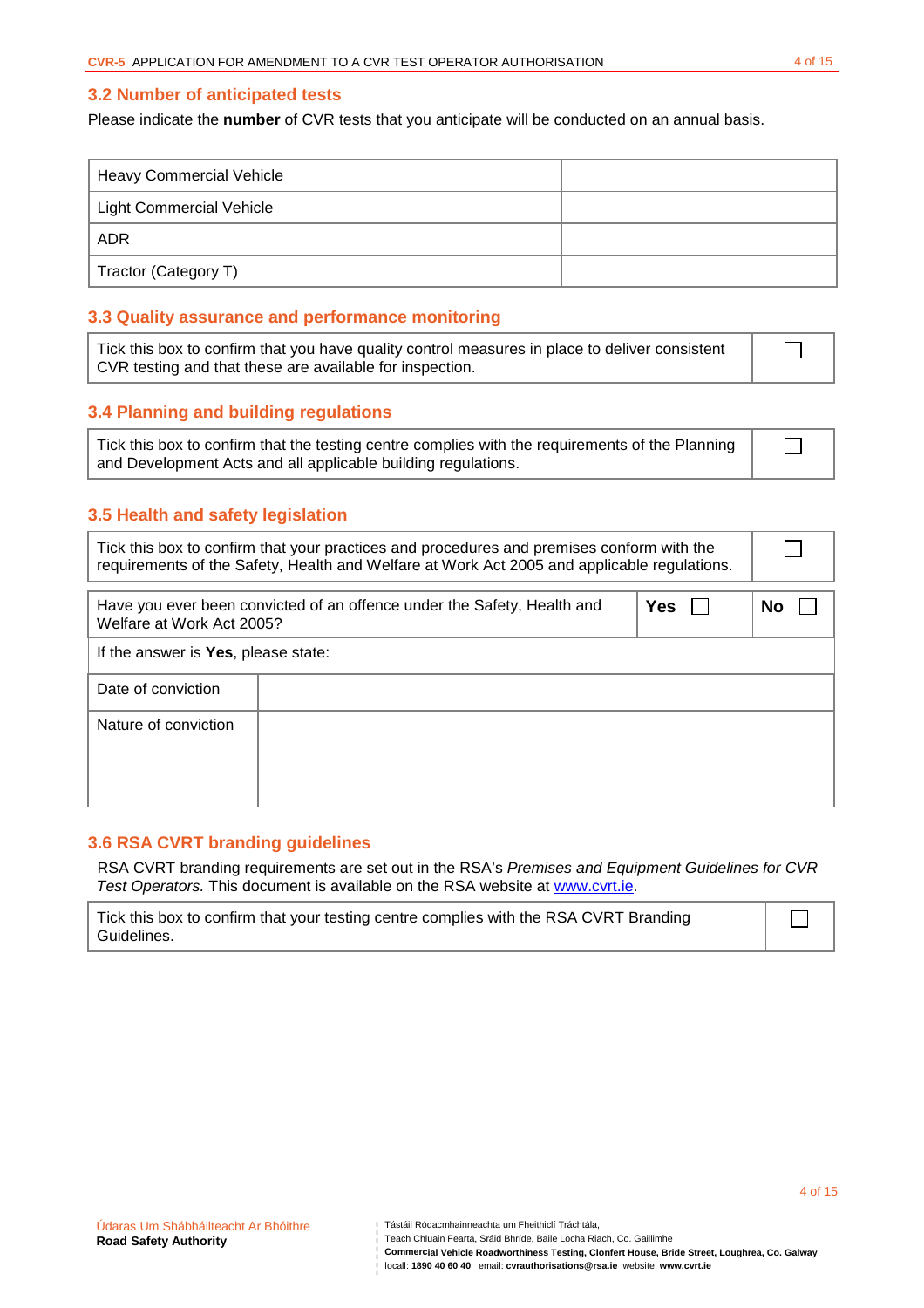#### **3.7 Recording of complaints**

| Tick this box to confirm that you have a system in place to record any complaints received by<br>you in connection with the carrying out of CVR tests at your CVR testing centre. |  |
|-----------------------------------------------------------------------------------------------------------------------------------------------------------------------------------|--|
| Please provide details of your system for handling complaints.                                                                                                                    |  |
|                                                                                                                                                                                   |  |
|                                                                                                                                                                                   |  |
|                                                                                                                                                                                   |  |
|                                                                                                                                                                                   |  |
|                                                                                                                                                                                   |  |
|                                                                                                                                                                                   |  |

#### **3.8 Protection of personal data**

Tick this box to confirm that you have measures in place to ensure compliance with the data security obligation of the Data Protection Acts.

 $\Box$ 

 $\Box$ 

5 of 15

### **3.9 Display of CVR Test Operator Authorisation**

Tick this box to confirm that you have arrangements for displaying a CVR Test Operator Authorisation.

### **3.10 Recording of identification presented prior to testing**

| Tick this box to confirm that you have measures in place to record the type of ID (passport or |  |  |
|------------------------------------------------------------------------------------------------|--|--|
| driving licence) presented by a person prior to testing or retesting a vehicle.                |  |  |

#### **3.11 Conformance issues**

Please explain (in writing) any issues that you may have regarding conformance with Sections **3.3** to **3.10**.

Teach Chluain Fearta, Sráid Bhríde, Baile Locha Riach, Co. Gaillimhe

**Commercial Vehicle Roadworthiness Testing, Clonfert House, Bride Street, Loughrea, Co. Galway**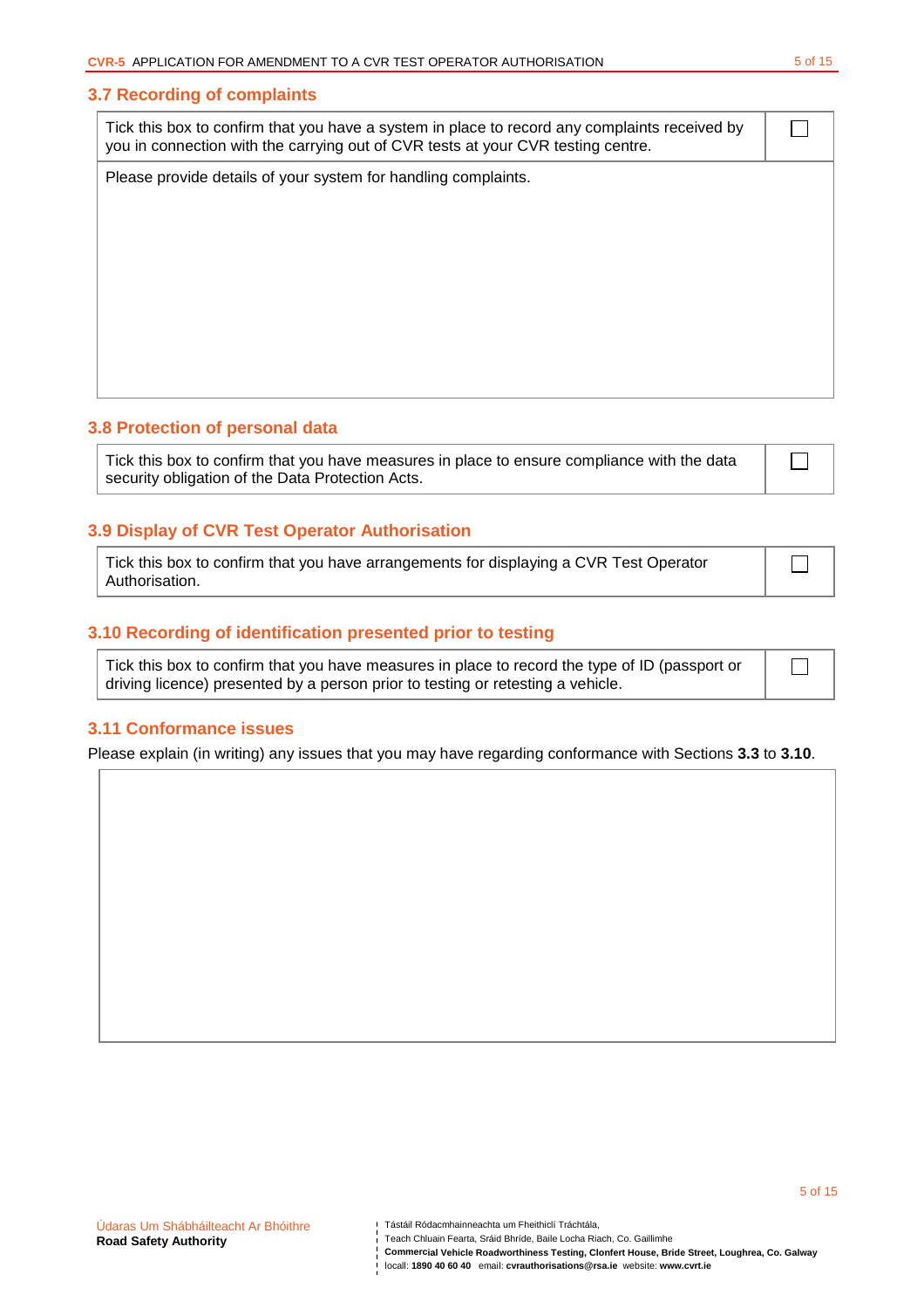### **3.12 CVR testers**

Please provide details of the CVR testers employed or to be employed at the CVR testing centre, and tick the boxes to indicate the types of vehicle they are authorised to test.

| Name of CVR tester | Date of birth | <b>HCV</b>        | LCV                      | <b>ADR</b>   | <b>Tractor</b><br>(Category T) |
|--------------------|---------------|-------------------|--------------------------|--------------|--------------------------------|
|                    |               | $\vert$ $\vert$   | $\Box$                   | $\Box$       | L.                             |
|                    |               | $\Box$            | $\Box$                   | $\mathbf{L}$ | $\Box$                         |
|                    |               | $\Box$            | $\Box$                   | $\Box$       | $\Box$                         |
|                    |               | $\Box$            | $\Box$                   | $\Box$       | $\Box$                         |
|                    |               | $\Box$            | $\Box$                   | $\Box$       | $\Box$                         |
|                    |               | $\Box$            | $\Box$                   | $\Box$       | $\Box$                         |
|                    |               | Г                 | $\Box$                   | I.           | $\mathbf{L}$                   |
|                    |               | $\Box$            | $\Box$                   | $\Box$       | $\Box$                         |
|                    |               | $\Box$            |                          |              | $\Box$                         |
|                    |               | $\vert \ \ \vert$ | $\sim$                   | $\sim$       | $\sim 10$                      |
|                    |               | $\Box$            | $\overline{\phantom{a}}$ | $\Box$       | $\Box$                         |
|                    |               | L                 | $\Box$                   |              |                                |
|                    |               | $\Box$            | $\Box$                   | $\Box$       | $\Box$                         |
|                    |               | П                 | П                        | П            | П                              |
|                    |               | П                 | $\Box$                   | $\Box$       | $\Box$                         |
|                    |               | $\Box$            | $\Box$                   | $\Box$       | $\Box$                         |
|                    |               | $\Box$            | $\Box$                   | $\Box$       | $\Box$                         |

Teach Chluain Fearta, Sráid Bhríde, Baile Locha Riach, Co. Gaillimhe

**Commercial Vehicle Roadworthiness Testing, Clonfert House, Bride Street, Loughrea, Co. Galway** 

Tástáil Ródacmhainneachta um Fheithiclí Tráchtála,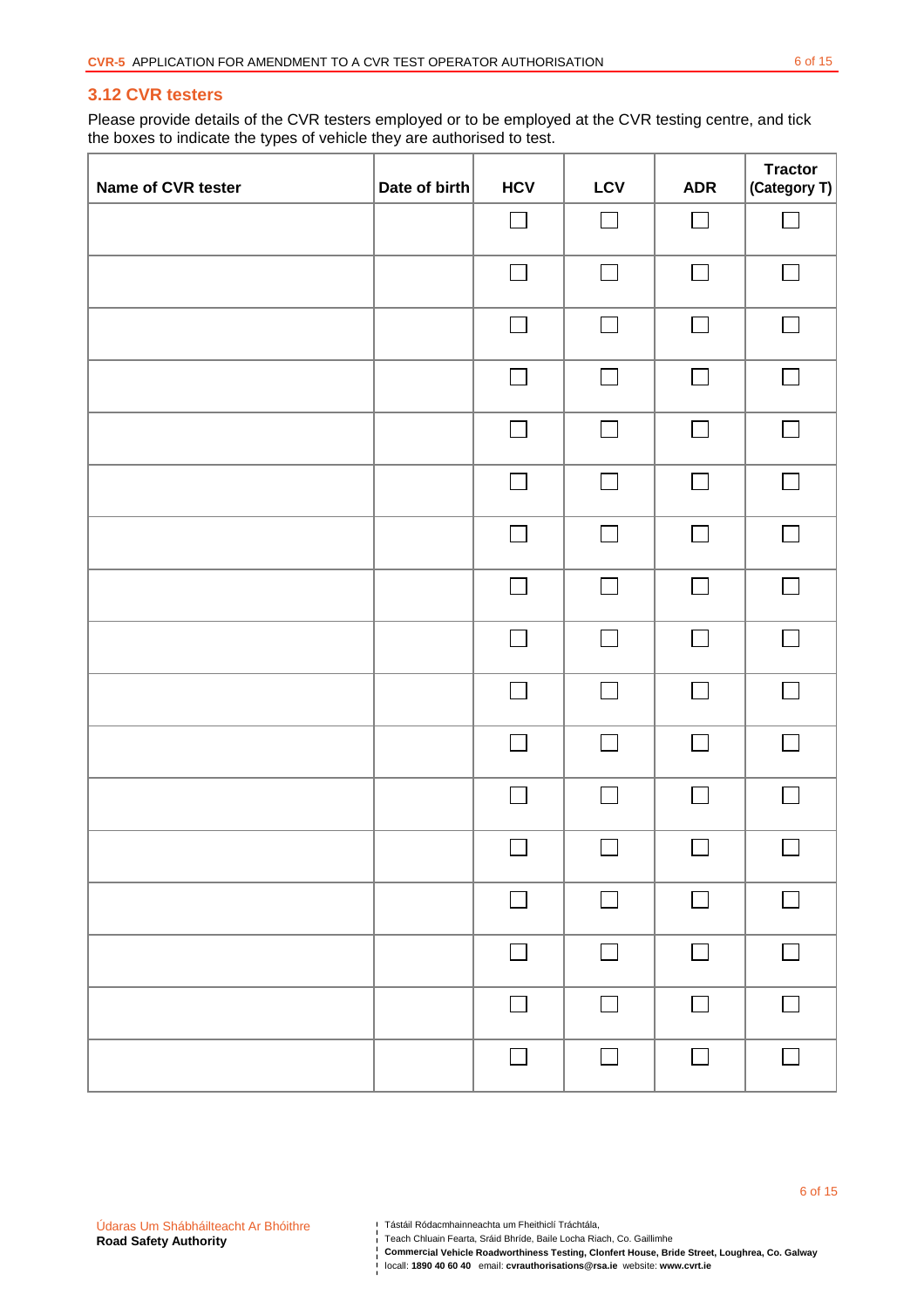### **3.13 Details of test equipment for Light Commercial Vehicles**

Tick the boxes below to confirm that the test lanes intended for testing LCVs\* have the equipment listed.

| Ref.           | <b>Light Commercial Vehicle Test Lane</b>                                                          |        |
|----------------|----------------------------------------------------------------------------------------------------|--------|
| 1              | Light goods vehicle roller brake tester                                                            |        |
| $\overline{2}$ | Decelerometer                                                                                      |        |
| 3              | 4.7 tonne lift (7 metre pit is acceptable)                                                         |        |
| 4              | 2.8 tonne jacking beam                                                                             |        |
| 5              | Headlamp aim tester mounted on rails                                                               |        |
| 6              | Emissions gas analyser                                                                             |        |
| $\overline{7}$ | Diesel smoke opacity meter                                                                         |        |
| 8              | Suspension tester                                                                                  |        |
| 9              | Steering side slip plate                                                                           |        |
| 10             | Wheel play detector                                                                                |        |
| 11             | Low voltage inspection lamp                                                                        |        |
| 12             | Tyre tread depth gauge                                                                             |        |
| 13             | Lever (1 metre long)                                                                               |        |
| 14             | Tyre inflation equipment                                                                           |        |
| 15             | Tool for pressing brake pedal                                                                      |        |
| 16             | Wheel chocks                                                                                       |        |
| 17             | Light check mirrors                                                                                |        |
| 18             | Pit lights                                                                                         |        |
| 19             | Smoke extraction system                                                                            |        |
| 20             | Glass opacity meter                                                                                |        |
| 21             | Diesel data books, charts, discs                                                                   |        |
| 22             | An OBD scan tool (required from 1 Jan 2023)                                                        | $\Box$ |
| 23             | A device to detect LPG/CNG/LNG leakage, if such vehicles are tested (Required from<br>1 Jan 2023). |        |

\* The Road Safety Authority's Premises and Equipment Guidelines for CVR Test Operators provides details of this equipment. This document is available on the RSA website at www.cvrt.ie.

**Commercial Vehicle Roadworthiness Testing, Clonfert House, Bride Street, Loughrea, Co. Galway** 

7 of 15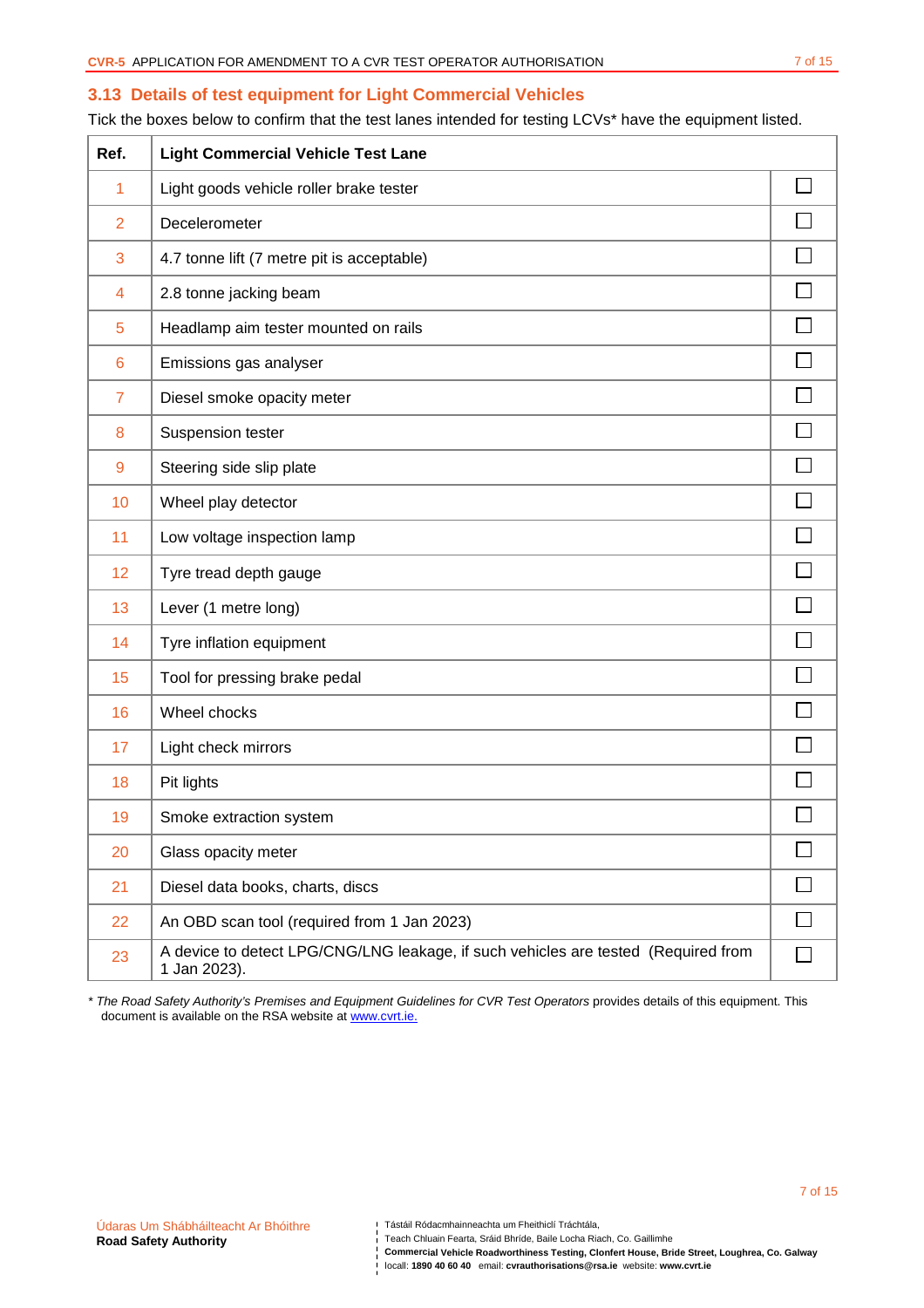### **3.14 Details of test equipment for Heavy Commercial Vehicles**

Tick the boxes below to confirm that the test lanes intended for testing HCVs\* have the equipment listed.

| Ref.           | <b>Heavy Commercial Vehicle Test Lane</b>                                                                              |        |
|----------------|------------------------------------------------------------------------------------------------------------------------|--------|
| 1              | Low voltage inspection lamp                                                                                            |        |
| $\overline{2}$ | 15 tonne jacking system with appropriate extensions and saddles                                                        |        |
| 3              | Headlamp aim tester                                                                                                    |        |
| 4              | Heavy goods vehicle roller brake tester                                                                                |        |
| 5              | Axle load simulator                                                                                                    |        |
| 6              | Air brake pressure gauges and suzie connection                                                                         |        |
| $\overline{7}$ | Pinch bar (1 metre long)                                                                                               |        |
| 8              | Emissions gas analyser                                                                                                 |        |
| $\overline{9}$ | Diesel smoke opacity meter                                                                                             |        |
| 10             | Steering side slip plate                                                                                               |        |
| 11             | Decelerometer                                                                                                          |        |
| 12             | Fifth wheel measuring pin                                                                                              |        |
| 13             | An instrument for checking accurately the speed setting of a speed limiter                                             |        |
| 14             | Tool for measuring trailer kingpin                                                                                     |        |
| 15             | Tyre thread depth gauge                                                                                                |        |
| 16             | Tyre inflation equipment                                                                                               |        |
| 17             | Wheel chocks                                                                                                           |        |
| 18             | Wheel play detectors                                                                                                   |        |
| 19             | Test plug for checking ABS/EBS warning light systems on trailers, including tool to<br>check ISO 7638 connector output |        |
| 20             | Mirror check area                                                                                                      |        |
| 21             | Air gauge for by-passing LSV                                                                                           |        |
| 22             | 20 inch pliers                                                                                                         | $\Box$ |
| 23             | Tool for pressing brake pedal                                                                                          |        |
| 24             | Light check mirrors                                                                                                    |        |
| 25             | Pit lights                                                                                                             |        |
| 26             | Smoke extraction                                                                                                       |        |
| 27             | Glass opacity meter                                                                                                    |        |
| 28             | Diesel data book/charts/discs                                                                                          |        |
| 29             | An OBD scan tool (required from 1 Jan 2023)                                                                            |        |
| 30             | A device to detect LPG/CNG/LNG leakage, if such vehicles are tested (Required from<br>1 Jan 2023).                     |        |

\* The Road Safety Authority's Premises and Equipment Guidelines for CVR Test Operators provides details of this equipment. This document is available on the RSA website at www.cvrt.ie.

Teach Chluain Fearta, Sráid Bhríde, Baile Locha Riach, Co. Gaillimhe

**Commercial Vehicle Roadworthiness Testing, Clonfert House, Bride Street, Loughrea, Co. Galway** 

8 of 15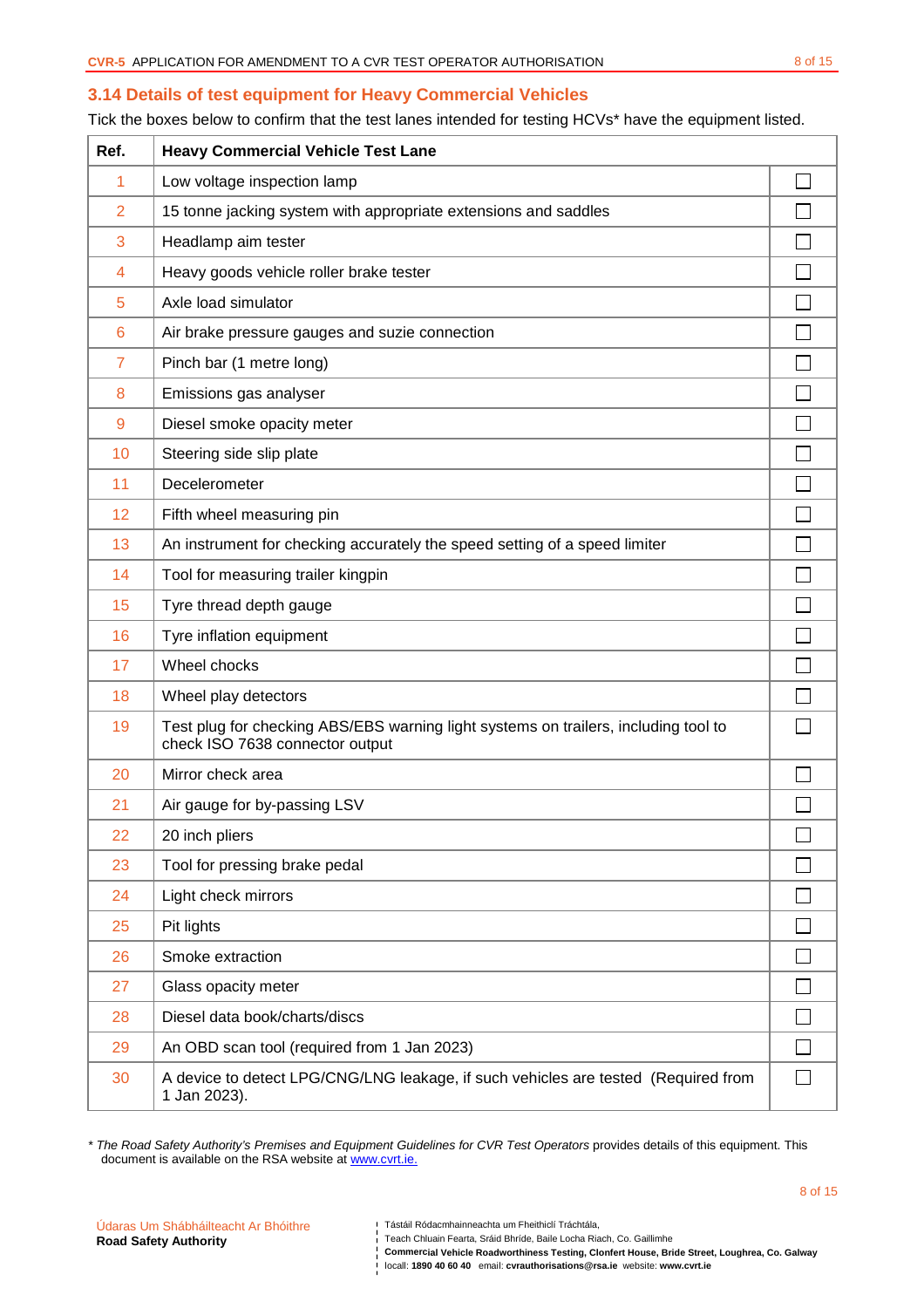# **3.15 Conformance of the testing centre building with the RSA's Premises and Equipment Guidelines for CVR Test Operators**

Tick the boxes below to confirm that your testing centre building meets the requirements set out in the RSA's Premises and Equipment Guidelines for CVR Test Operators. This document is available on the RSA website at www.cvrt.ie.

| (a) | The building is a permanent, enclosed and weather-proof facility with sufficient space<br>to carry out CVR tests.                                                                                                                                                                                                           |  |
|-----|-----------------------------------------------------------------------------------------------------------------------------------------------------------------------------------------------------------------------------------------------------------------------------------------------------------------------------|--|
| (b) | The building has a hard surface floor capable of supporting the heaviest type of CVR<br>vehicle to be tested at the centre.                                                                                                                                                                                                 |  |
| (c) | The building has a wall or other permanent structure which constitutes a floor-to-ceiling<br>partition or at least a solid 2-metre high partition between the part of the premises used<br>for testing and the part or parts of the premises used for other activities including the<br>repair and maintenance of vehicles. |  |
| (d) | The building has a secure area for the storage of records, books and other<br>documentation relating to CVR testing.                                                                                                                                                                                                        |  |
| (e) | The building has a customer waiting area that is physically separate from, but with a<br>clear view of, the test lanes.                                                                                                                                                                                                     |  |
| (f) | You are in compliance with the Premises and Equipment Guidelines for CVR Test<br>Operators in relation to CoVIS.                                                                                                                                                                                                            |  |
| (g) | The building conforms fully with the requirements of the Premises and Equipment<br>Guidelines for CVR Test Operators published by the Road Safety Authority.                                                                                                                                                                |  |

## **Details of non-conformance with testing centre building requirements**

If, in (g) above, you cannot confirm that the building conforms with the requirements of the RSA's Premises and Equipment Guidelines for CVR Test Operators**,** please provide details of the specific aspects of the building that do not conform.

Provide additional copies of this page if necessary. **Additional page no.** 



9 of 15

**Commercial Vehicle Roadworthiness Testing, Clonfert House, Bride Street, Loughrea, Co. Galway** 

Tástáil Ródacmhainneachta um Fheithiclí Tráchtála,

locall: **1890 40 60 40** email: **cvrauthorisations@rsa.ie** website: **www.cvrt.ie**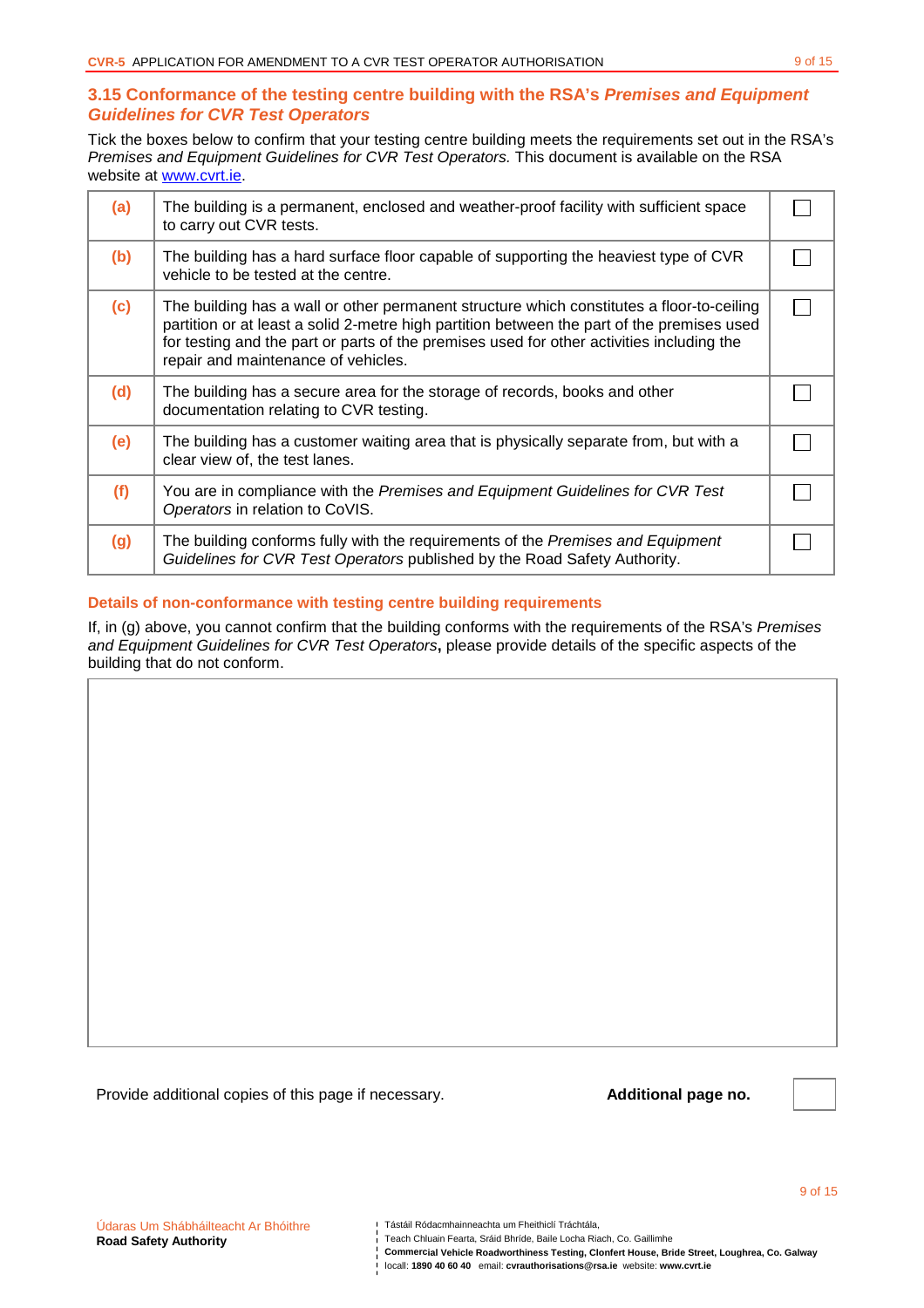$\Box$ 

10 of 15

# **4. ADDING ADR/TRACTOR (Category T) AUTHORISATIONS**

This section must be completed by applicants seeking to add ADR and/or tractor (Category T) testing to their authorisation. If you are not seeking to add ADR/Tractor (Category T) testing to your authorisation, you do not need to complete this section.

# **4.1 ADR Testers**

| Tick this box to confirm that you have tester(s) who are authorised to carry out ADR tests. |
|---------------------------------------------------------------------------------------------|
| If you do not currently have authorised ADR testers, the persons you propose to engage as   |
| ADR testers must apply for authorisation. (Contact the RSA for the required form).          |

#### **ADR Risk assessment**

| Tick this box to confirm that a risk assessment of the suitability of the premises for carrying out<br>inspections of ADR vehicles has been carried out by an independent and competent risk<br>assessor. |  |
|-----------------------------------------------------------------------------------------------------------------------------------------------------------------------------------------------------------|--|
| The risk assessment report must be submitted with your application.                                                                                                                                       |  |
| Tick this box to confirm that all recommendations resulting from the risk assessment have been<br>implemented.                                                                                            |  |

# **4.2 Tractor (Category T) Testers**

| Tick this box to confirm that you have tester(s) who are authorised to carry out tractor (Category |  |
|----------------------------------------------------------------------------------------------------|--|
| T) tests.                                                                                          |  |
| If you do not currently have authorized tractor (Category T) testers the nersons you propose to    |  |

If you do not currently have authorised tractor (Category T) testers, the persons you propose to engage as tractor (Category T) testers must apply for authorisation. (Contact the RSA for the required form).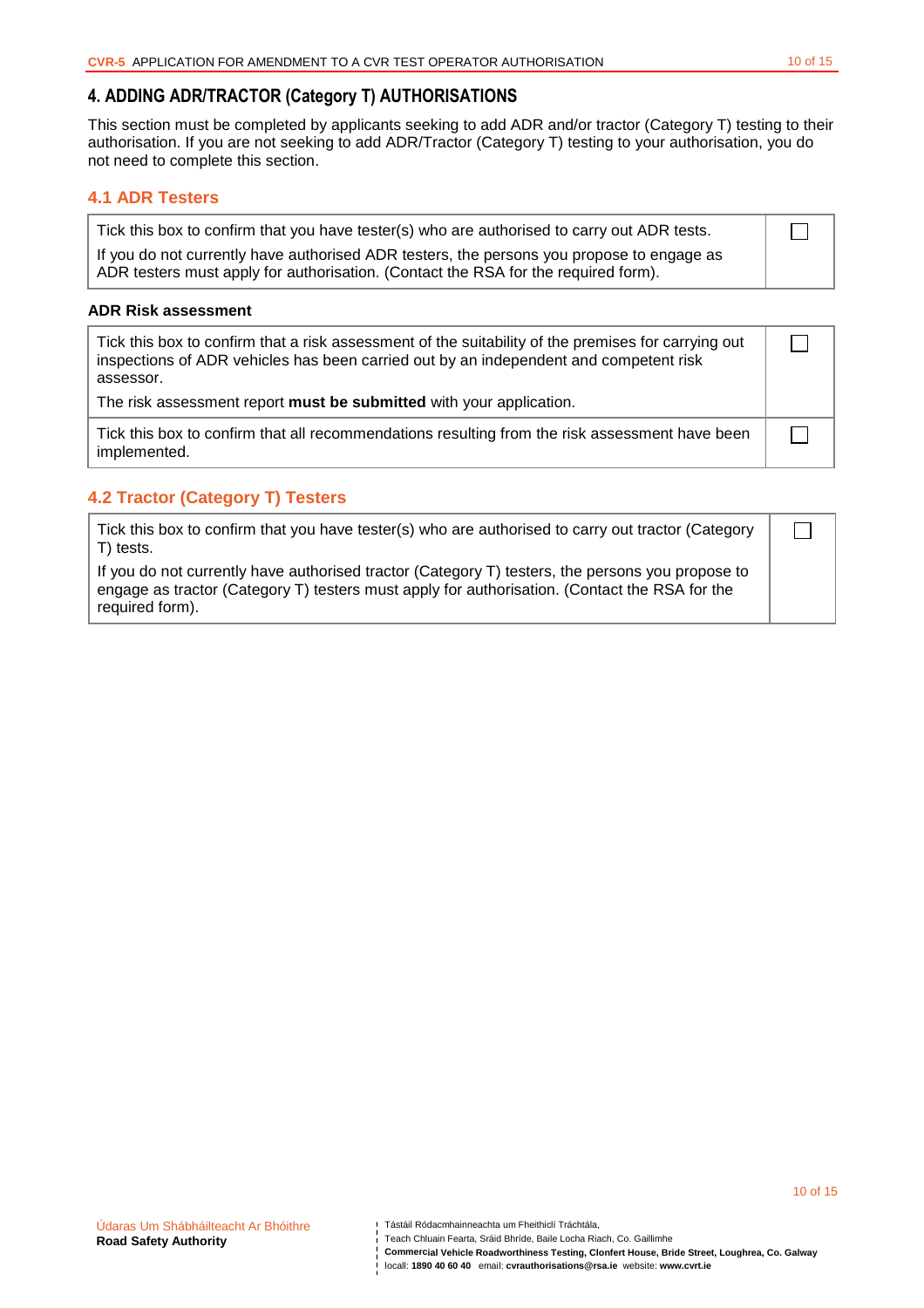# **5. FINANCIAL RESOURCES, TAX CLEARANCE AND INSURANCE REQUIREMENTS**

Applicants are required to submit a letter from their insurance company (not their broker) specifying the level of insurance cover held for public liability and professional liability. This cover should meet the requirements set out in the RSA's Premises and Equipment Guidelines for CVR Test Operators, which is available on the RSA website at www.cvrt.ie. RSA will seek confirmation that you satisfy the minimum requirements for insurance cover.

The Road Safety Authority reserves the right to seek additional information from you regarding your financial resources, insurance cover and tax clearance status.

# **6. FIT AND PROPER PERSON REQUIREMENT**

The Road Safety Authority **must** be satisfied that applicants are 'fit and proper persons' to be CVR test operators.

## **Notification of specified offences**

In applying for an amendment to your authorisation as a CVR test operator, the applicant(s) or, in the case of a company, **each director and the company secretary**, or, in the case of an unincorporated association, **each partner or member of the committee of management** must notify the Road Safety Authority if he or she has been convicted in the State or in any other jurisdiction of any of the offences specified in Section 12(1) of the Road Safety Authority (Commercial Vehicle Roadworthiness) Act 2012<sup>1</sup> .

| <b>Step</b>                                                                                                         | Question                                                                                                                                                                                       | Please answer by ticking the appropriate<br>boxes below, and then proceed as<br>indicated. |  |                                  |
|---------------------------------------------------------------------------------------------------------------------|------------------------------------------------------------------------------------------------------------------------------------------------------------------------------------------------|--------------------------------------------------------------------------------------------|--|----------------------------------|
|                                                                                                                     | Have you (as a sole trader) or any director or the<br>No.<br>company secretary of your company or any partner<br>or member of the committee of management of                                   |                                                                                            |  | Proceed to Section 7 (next page) |
| your unincorporated association ever been<br>convicted of an offence specified in Section 12(1)<br>of the 2012 Act? |                                                                                                                                                                                                | Yes                                                                                        |  | Proceed to Step 2 below.         |
| $\mathcal{P}$                                                                                                       | Have details of ALL such conviction(s) previously<br>been submitted to the Road Safety Authority?                                                                                              | Yes                                                                                        |  | Proceed to Section 7 (next page) |
|                                                                                                                     |                                                                                                                                                                                                | No.                                                                                        |  | Proceed to Step 3 below.         |
| 3                                                                                                                   | Enclose with your application a <b>Conviction Notification Form</b> completed by each person<br>convicted, in respect of each specified offence of which they were convicted (see Appendix A). |                                                                                            |  |                                  |

**WARNING:** Failure to notify the Road Safety Authority of such a conviction or providing information to the Authority knowing it to be false or misleading is a criminal offence and may result in the Road Safety Authority determining that **you are not a fit and proper person** to hold an authorisation and the refusal of the application.

l

Teach Chluain Fearta, Sráid Bhríde, Baile Locha Riach, Co. Gaillimhe

**Commercial Vehicle Roadworthiness Testing, Clonfert House, Bride Street, Loughrea, Co. Galway** 

 $1$  These offences are listed in Appendix A of this application form.

Tástáil Ródacmhainneachta um Fheithiclí Tráchtála,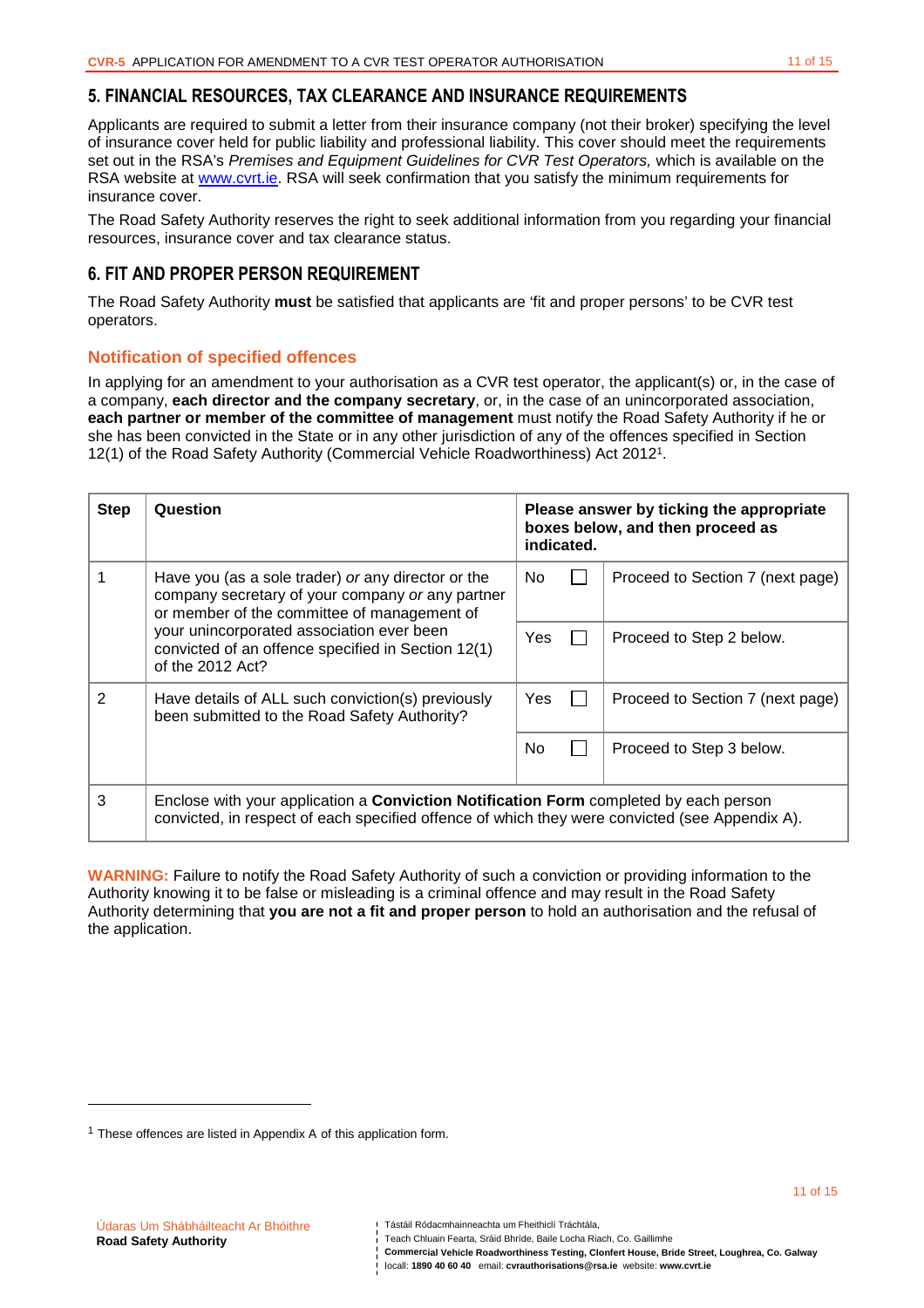# **7. DECLARATION**

I/We wish to apply for an amendment to my/our authorisation as a CVR test operator.

I/We hereby declare that the information furnished in this application is complete, true and accurate.

I/We consent to the Authority verifying the accuracy of any information furnished in this application.

I/We confirm that that I/we have or have the capacity to obtain the necessary financial resources to provide CVR testing under the authorisation applied for.

I/We hereby confirm that I/we will notify any changes to any details in this application to the Authority during the application process (for example, change of address, change in financial status, changes to directors or the secretary of the company, or changes to partners or members of the committee of management in the case of an unincorporated association or any other changes that might affect the authorisation).

I/We confirm that I/we will (during the period of authorisation) notify the Road Safety Authority if I am/we are convicted of any of the offences specified in Section 12(1) of the Road Safety Authority (Commercial Vehicle Roadworthiness) Act 2012 within 28 days of the expiry of the time allowed for appealing such conviction or the determination or withdrawal of the appeal of such conviction

### **Who must sign**

- For an application from an individual  $/$  sole trader: the individual must sign.
- **For an application from a company: each director and the company secretary must sign.**
- For an application from an unincorporated association: each partner or member of the committee of management must sign.

| <b>First name</b> | <b>Surname</b> | <b>Position</b> | <b>Signature</b> |
|-------------------|----------------|-----------------|------------------|
|                   |                |                 |                  |
|                   |                |                 |                  |
|                   |                |                 |                  |
|                   |                |                 |                  |
|                   |                |                 |                  |
|                   |                |                 |                  |
|                   |                |                 |                  |
|                   |                |                 |                  |
|                   |                |                 |                  |
|                   |                |                 |                  |

Provide additional copies of this page if necessary. **Additional page no.** 

Teach Chluain Fearta, Sráid Bhríde, Baile Locha Riach, Co. Gaillimhe

**Commercial Vehicle Roadworthiness Testing, Clonfert House, Bride Street, Loughrea, Co. Galway**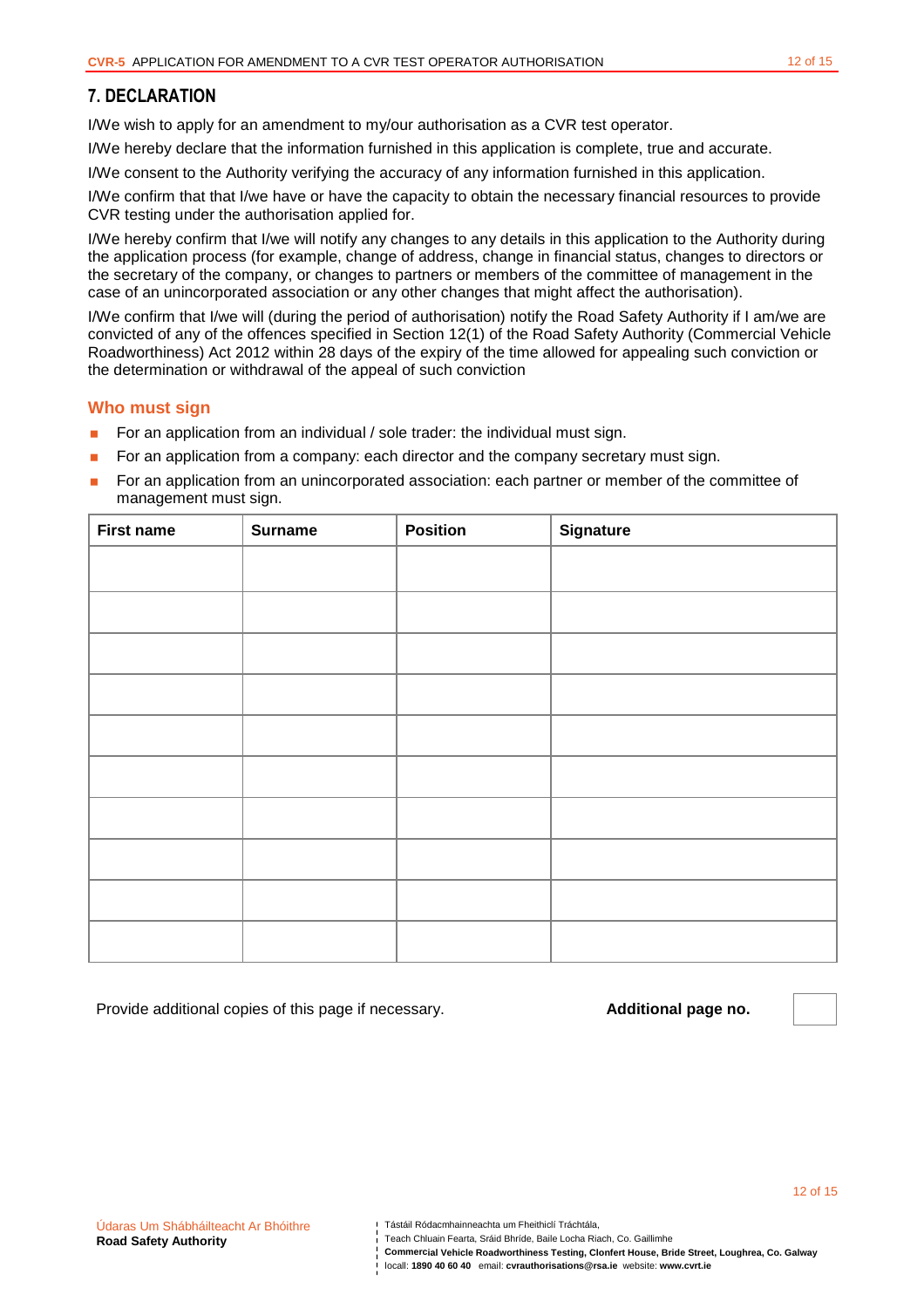13 of 15

# **APPENDIX A: NOTIFICATION OF A CONVICTION for an offence specified in Section 12(1) of the Road Safety Authority (Commercial Vehicle Roadworthiness) Act 2012**

Section 12 of the Road Safety Authority (Commercial Vehicle Roadworthiness Act) 2012 obliges holders of an authorisation to notify the Road Safety Authority in writing if he or she, or, in the case of a company, any director or the company secretary, or, in the case of an unincorporated association, any partner or member of the committee of management, has been convicted in the State or any other jurisdiction of any of the following offences:

- **(a)** Murder
- **(b)** Manslaughter
- **(c)** A drug trafficking offence (within the meaning of the Criminal Justice Act 1994)
- **(d)** An offence under the Non-Fatal Offences Against the Person Act 1997
- **(e)** An offence under section 2 of the Illegal Immigrants (Trafficking) Act 2000
- **(f)** A sexual offence (within the meaning of section 3 of the Sex Offenders Act 2001)
- **(g)** An offence under the Criminal Justice (Theft and Fraud Offences) Act 2001,
- **(h)** An offence under the Criminal Law (Human Trafficking) Act 2008,
- **(i)** An offence relating to money laundering under Part 2 of the Criminal Justice (Money Laundering and Terrorist Financing) Act 2010
- **(j)** An offence under the Firearms Acts 1925 to 2009
- **(k)** An offence under the Road Safety Authority (Commercial Vehicle Roadworthiness) Act 2012
- **(l)** An offence relating to the fitting of a tachograph manipulation device or the improper use of a tachograph calibration certificate under the European Communities (Road Transport) (Working Conditions and Road Safety) Regulations 2008 (S.I. No. 62 of 2008)
- **(m)** An offence consisting of attempting or conspiring to commit, or aiding, abetting, counselling, soliciting, procuring or inciting the commission of any offence mentioned in paragraphs (a) to (l)
- **(n)** An offence under the law of another jurisdiction which corresponds to an offence mentioned in paragraphs (a) to (m), where the conduct constituting the offence under the law of that other jurisdiction would, if committed in the State, constitute an offence referred to in any of those paragraphs

#### **In the case of an applicant for authorisation, this notification must be made at the time of making the application. During the period that you hold an authorisation, you must notify the RSA if you are convicted of any of the above specified convictions.**

## **It is very important that notifications be made in accordance with the provisions of the Act.**

It is an offence under Section 12 of the Act for a person to fail to notify information in relation to convictions for the specified offences or for a person to notify information knowing it to be false or misleading. A person guilty of an offence under Section 12 is liable to a Class A fine (€5,000) or to imprisonment for six months on summary conviction, or to both, or on conviction on indictment to a fine up to €100,000 or imprisonment for a term not exceeding 12 months or to both.

In addition to the possible criminal penalties outlined above, where an applicant fails to make a required notification in accordance with Section 12(1), the Road Safety Authority may determine that the applicant is not a fit and proper person to hold an authorisation and, consequently, may refuse the application for authorisation and suspend or revoke any existing authorisation held by the applicant.

**Each individual who was convicted of a specified offence must complete and sign a Conviction Notification Form in respect of each such conviction. If more than one conviction is to be notified, a separate Conviction Notification Form must be submitted for each conviction.** 

Teach Chluain Fearta, Sráid Bhríde, Baile Locha Riach, Co. Gaillimhe

**Commercial Vehicle Roadworthiness Testing, Clonfert House, Bride Street, Loughrea, Co. Galway** 

Tástáil Ródacmhainneachta um Fheithiclí Tráchtála,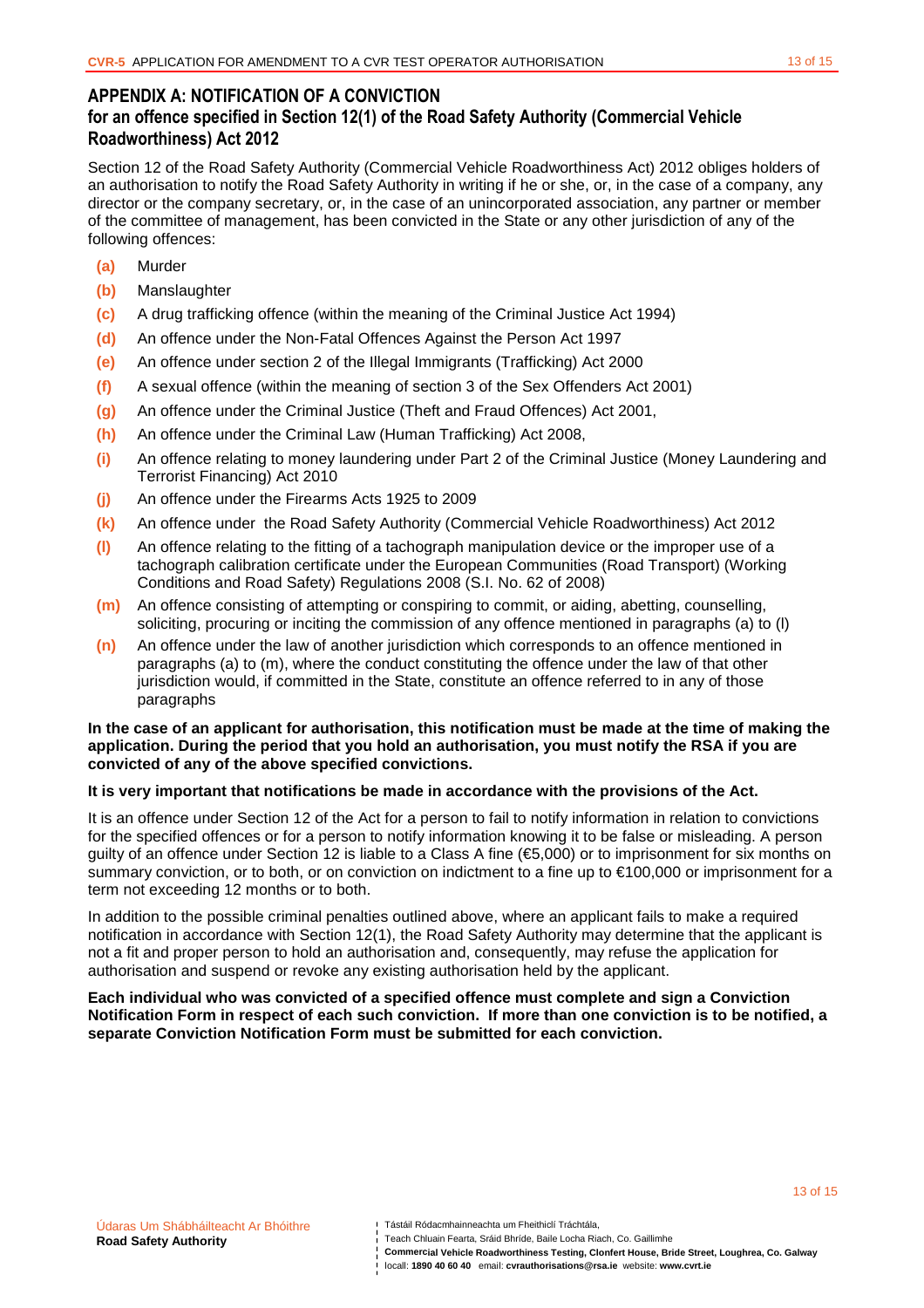# **CONVICTION NOTIFICATION FORM**

| Full name of person convicted                                        |  |
|----------------------------------------------------------------------|--|
| Address                                                              |  |
|                                                                      |  |
| Home telephone number                                                |  |
| Mobile phone number                                                  |  |
| Email                                                                |  |
| Date of birth                                                        |  |
| PPS number                                                           |  |
| CVR test operator authorisation number (if<br>relevant)              |  |
| CVR tester authorisation number (if relevant)                        |  |
| Position, if relevant (for example, partner, director,<br>secretary) |  |
| Date of the offence                                                  |  |

| Which of the offences (a) to (n) specified in<br>Section 12(1) of the Road Safety Authority    |  |
|------------------------------------------------------------------------------------------------|--|
| (Commercial Vehicle Roadworthiness) Act 2012,<br>(listed in Appendix A) were you convicted of? |  |

| Where was the offence committed? | Ireland         | Specify county:  |
|----------------------------------|-----------------|------------------|
|                                  | ∂ Other country | Specify country: |

| Was the offence committed in the course of, or in connection with, a business<br>concerned with the testing, inspection, maintenance or repair of vehicles? | Yes | No |  |
|-------------------------------------------------------------------------------------------------------------------------------------------------------------|-----|----|--|
| If Yes, please provide details:                                                                                                                             |     |    |  |
|                                                                                                                                                             |     |    |  |
|                                                                                                                                                             |     |    |  |
|                                                                                                                                                             |     |    |  |
|                                                                                                                                                             |     |    |  |
|                                                                                                                                                             |     |    |  |
|                                                                                                                                                             |     |    |  |
|                                                                                                                                                             |     |    |  |
|                                                                                                                                                             |     |    |  |

Teach Chluain Fearta, Sráid Bhríde, Baile Locha Riach, Co. Gaillimhe

**Commercial Vehicle Roadworthiness Testing, Clonfert House, Bride Street, Loughrea, Co. Galway**  locall: **1890 40 60 40** email: **cvrauthorisations@rsa.ie** website: **www.cvrt.ie**